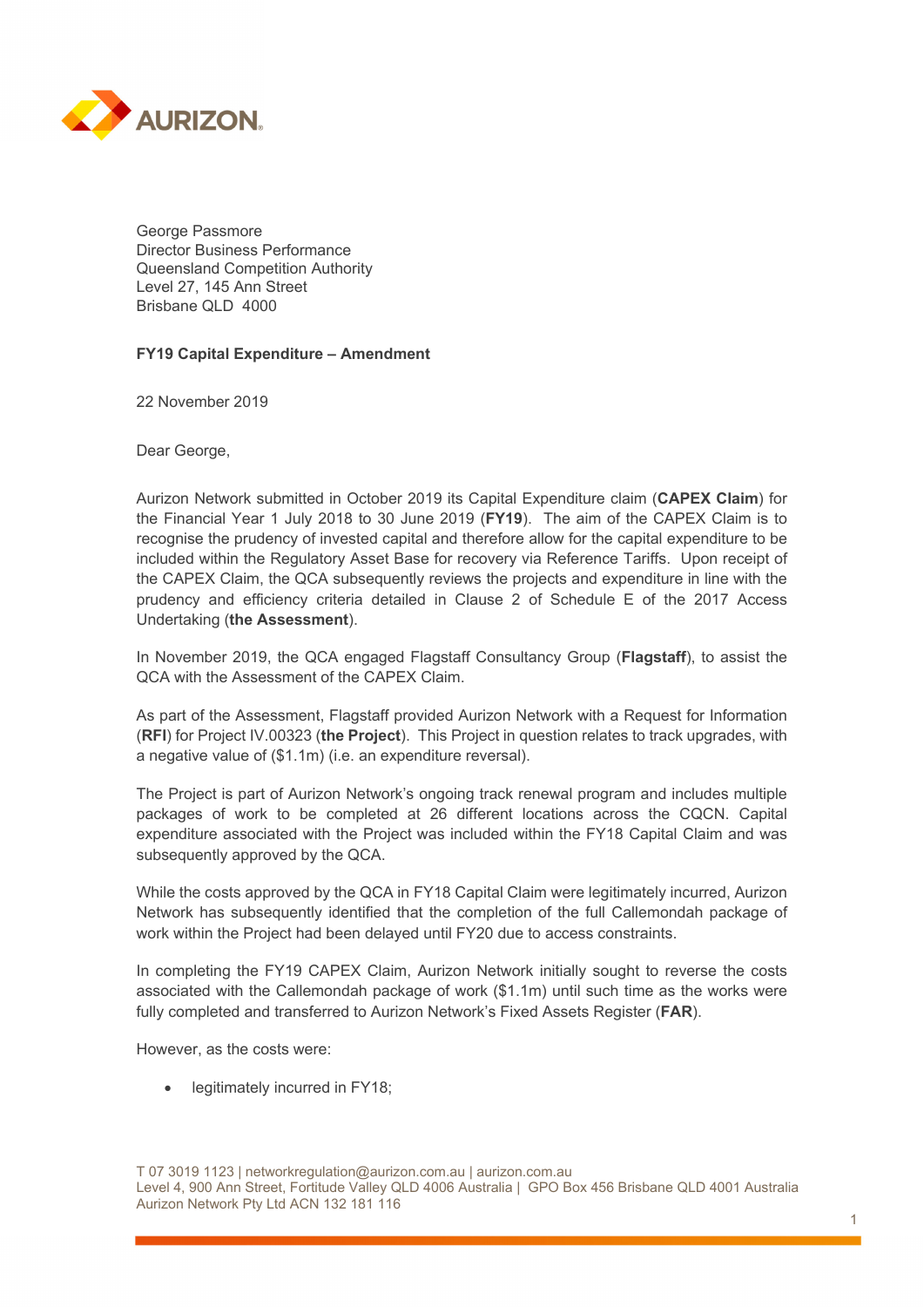- attributable to completed overhead line works and materials that were physically delivered to site; and
- approved by the QCA as prudent and efficient in FY18.

Aurizon Network no longer believes that the reduction of (\$1.1m) is required within the FY19 CAPEX Claim.

To support the amended FY19 CAPEX Claim with the Project removed, please refer to Appendix A, which provides an amended FY19 Capital Expenditure Project Listing.

Should you have any enquiries, please contact Jenna Cameron on 07 3019 1123 or via email jenna.cameron@aurizon.com.au

Kind regards,

Jon Windle Manager - Regulation Aurizon Network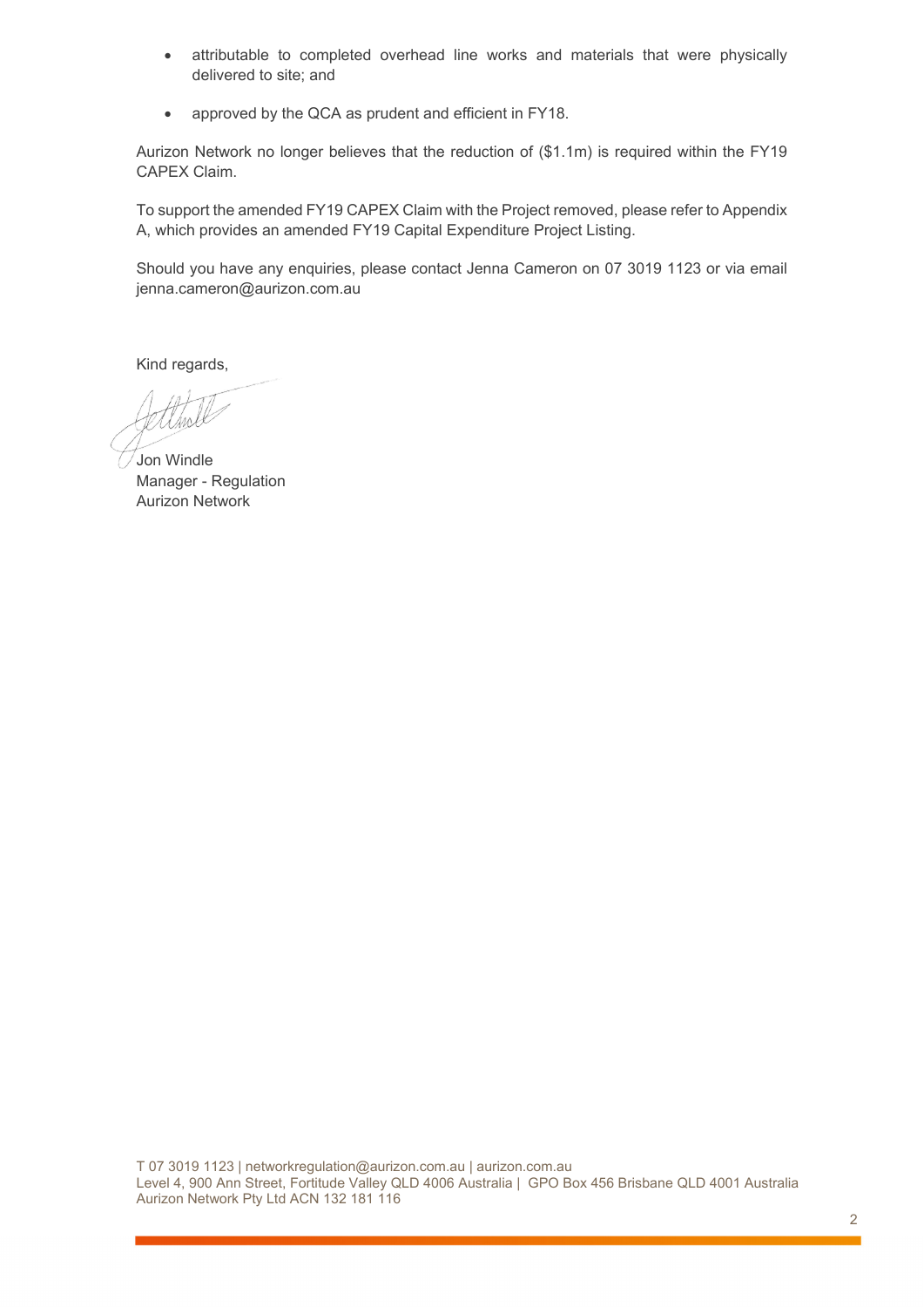|  |  | <b>Appendix A: Amended FY19 Capital Expenditure Project List</b> |  |  |
|--|--|------------------------------------------------------------------|--|--|
|--|--|------------------------------------------------------------------|--|--|

| <b>Project</b><br><b>Number</b> | <b>Project Name</b>                       | <b>Project Type</b>    | <b>Project</b><br><b>Discipline</b> | <b>Asset Type</b>       | <b>System</b>     | <b>Claimable</b><br><b>Expenditure</b><br>(pre-escalation) |  |
|---------------------------------|-------------------------------------------|------------------------|-------------------------------------|-------------------------|-------------------|------------------------------------------------------------|--|
| <b>MATERIAL PROJECTS</b>        |                                           |                        |                                     |                         |                   |                                                            |  |
| IV.00425                        | Rail Renewal Program Package 1            | Capital Renewal        | Civil                               | Rail                    | System Wide       | 26,572,373                                                 |  |
| IV.00446                        | Structures Renewal Package 1              | Capital Renewal        | Civil                               | <b>Structures</b>       | System Wide       | 15,465,451                                                 |  |
| IV.00476                        | Track Renewal Package 1                   | <b>Capital Renewal</b> | Civil                               | Track                   | System Wide       | 15,193,594                                                 |  |
| IV.00461                        | Turnout Renewal Package 1                 | Capital Renewal        | Civil                               | Turnouts                | System Wide       | 14,053,345                                                 |  |
| IV.00452                        | Formation Renewal Package 1               | Capital Renewal        | Civil                               | Formation / Ballast     | System Wide       | 9,851,560                                                  |  |
| IV.00449                        | Bridge Ballast Renewal Package 1          | <b>Capital Renewal</b> | Civil                               | Formation / Ballast     | System Wide       | 8,567,512                                                  |  |
| IV.00455                        | Control Systems Renewal Package 1         | <b>Capital Renewal</b> | Systems                             | <b>Network Controls</b> | System Wide       | 6,875,112                                                  |  |
| IV.00473                        | Sleeper Renewal Package 1                 | <b>Capital Renewal</b> | Civil                               | Sleepers                | System Wide       | 6,317,874                                                  |  |
| IV.00577                        | East End Fishermans Landing Infra Upgrade | Other                  | Civil                               | Track                   | <b>Blackwater</b> | 4,858,621                                                  |  |
| IV.00458                        | Level Crossing Renewal Package 1          | Capital Renewal        | Systems                             | Level Crossings         | System Wide       | 4,048,374                                                  |  |
|                                 |                                           |                        |                                     |                         | <b>Sub total</b>  | \$111,803,815                                              |  |

T 07 3019 1123 | networkregulation@aurizon.com.au | aurizon.com.au Level 4, 900 Ann Street, Fortitude Valley QLD 4006 Australia | GPO Box 456 Brisbane QLD 4001 Australia Aurizon Network Pty Ltd ACN 132 181 116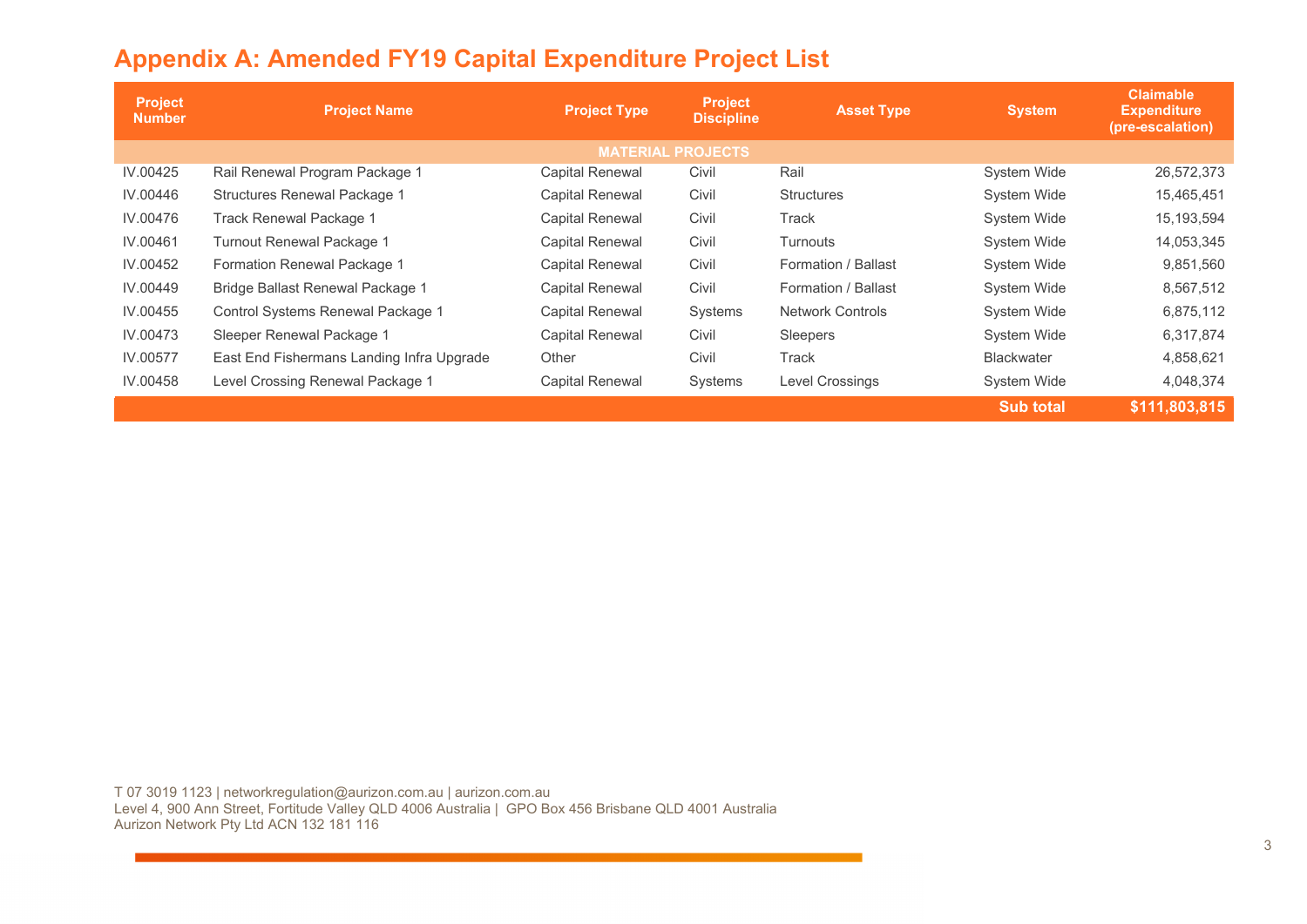| <b>Project</b><br><b>Number</b> | <b>Project Name</b>                    | <b>Project Type</b>    | <b>Project</b><br><b>Discipline</b> | <b>Asset Type</b>       | <b>System</b>      | <b>Claimable</b><br><b>Expenditure</b><br>(pre-escalation) |
|---------------------------------|----------------------------------------|------------------------|-------------------------------------|-------------------------|--------------------|------------------------------------------------------------|
|                                 |                                        |                        | <b>OTHER PROJECTS</b>               |                         |                    |                                                            |
| IV.00049                        | Radio System Replacement               | <b>Capital Renewal</b> | Systems                             | <b>Network Controls</b> | System Wide        | 3,609,098                                                  |
| IV.00437                        | Callide Infrastructure Upgrade         | Other                  | Civil                               | Track                   | Moura              | 2,298,631                                                  |
| IV.00555                        | FY19 Minerva Infrastructure Upgrade    | Other                  | Civil                               | <b>Track</b>            | <b>Blackwater</b>  | 1,379,635                                                  |
| IV.00470                        | <b>Corridor Security Package 1</b>     | <b>Capital Renewal</b> | Corridor                            | <b>Corridor Access</b>  | <b>System Wide</b> | 1,381,137                                                  |
| IV.00399                        | 2017 Cyclone Debbie Rectification      | <b>Capital Renewal</b> | Civil                               | Various                 | <b>System Wide</b> | 1,156,299                                                  |
| IV.00329                        | <b>Structures Renewal FY18</b>         | <b>Capital Renewal</b> | Civil                               | <b>Structures</b>       | <b>System Wide</b> | 926,232                                                    |
| IV.00004                        | <b>Traction Fault Locator Renewal</b>  | <b>Capital Renewal</b> | Electrical                          | Electrical              | System Wide        | 881,498                                                    |
| IV.00376                        | FY18 Access Points                     | Capital Renewal        | Corridor                            | <b>Corridor Access</b>  | System Wide        | 843,497                                                    |
| IV.00346                        | Package 1 FY18 Control Systems Renewal | Capital Renewal        | Systems                             | <b>Network Controls</b> | System Wide        | 815,826                                                    |
| IV.00503                        | Power Systems Renewal Package 1        | <b>Capital Renewal</b> | Systems                             | <b>Network Controls</b> | <b>System Wide</b> | 835,307                                                    |
| IV.00283                        | <b>Traction SCADA System</b>           | Capital Renewal        | Systems                             | <b>Network Controls</b> | <b>System Wide</b> | 811,715                                                    |
| IV.00364                        | <b>Turnout Renewal FY18</b>            | Capital Renewal        | Civil                               | <b>Turnouts</b>         | <b>System Wide</b> | 696,543                                                    |
| A.04313                         | Gauge Face Lubrication Asset Renewal   | <b>Capital Renewal</b> | Civil                               | <b>Track</b>            | System Wide        | 564,946                                                    |
| IV.00334                        | Bridge Ballast Renewal Program FY18    | Capital Renewal        | Civil                               | Formation / Ballast     | System Wide        | 493,610                                                    |
| IV.00467                        | Access Roads Package 1                 | Capital Renewal        | Corridor                            | <b>Corridor Access</b>  | System Wide        | 478,621                                                    |
| IV.00321                        | Sleeper Renewal Program FY18           | Capital Renewal        | Civil                               | Sleepers                | System Wide        | 336,966                                                    |
| IV.00344                        | <b>Formation Renewal FY18</b>          | <b>Capital Renewal</b> | Civil                               | Formation / Ballast     | <b>System Wide</b> | 330,989                                                    |
| IV.00374                        | CQ Access Roads FY18                   | <b>Capital Renewal</b> | Corridor                            | <b>Corridor Access</b>  | <b>System Wide</b> | 337,699                                                    |
| IV.00360                        | Network Asset Mgt System Tranche 2     | Capital Renewal        | Systems                             | Systems                 | System Wide        | 323,399                                                    |
| IV.00343                        | Level Crossings Renewal Program FY18   | <b>Capital Renewal</b> | Systems                             | Level Crossings         | System Wide        | 311,435                                                    |
| IV.00322                        | Rail Renewal FY18                      | Capital Renewal        | Civil                               | Rail                    | System Wide        | 210,734                                                    |
| IV.00154                        | FY17 Autotransformer Renewal Project   | <b>Capital Renewal</b> | Electrical                          | Power Systems           | <b>System Wide</b> | 185,545                                                    |
| IV.00145                        | Track Upgrade FY17                     | <b>Capital Renewal</b> | Civil                               | Track                   | System Wide        | 154,769                                                    |
| A.01731                         | WIRP1: DINGO TO BLUFF DUPLICATION      | Growth                 | Civil                               | Track                   | <b>Blackwater</b>  | 108,391                                                    |
| A.04599                         | Havilah Culverts Upgrade               | Growth                 | Expansion                           | <b>Structures</b>       | <b>Newlands</b>    | 73,476                                                     |
| IV.00495                        | Coppabella Walkways Relocation         | Other                  | Corridor                            | <b>Corridor Access</b>  | Goonyella          | 59,417                                                     |

T 07 3019 1123 | networkregulation@aurizon.com.au | aurizon.com.au

Level 4, 900 Ann Street, Fortitude Valley QLD 4006 Australia | GPO Box 456 Brisbane QLD 4001 Australia Aurizon Network Pty Ltd ACN 132 181 116